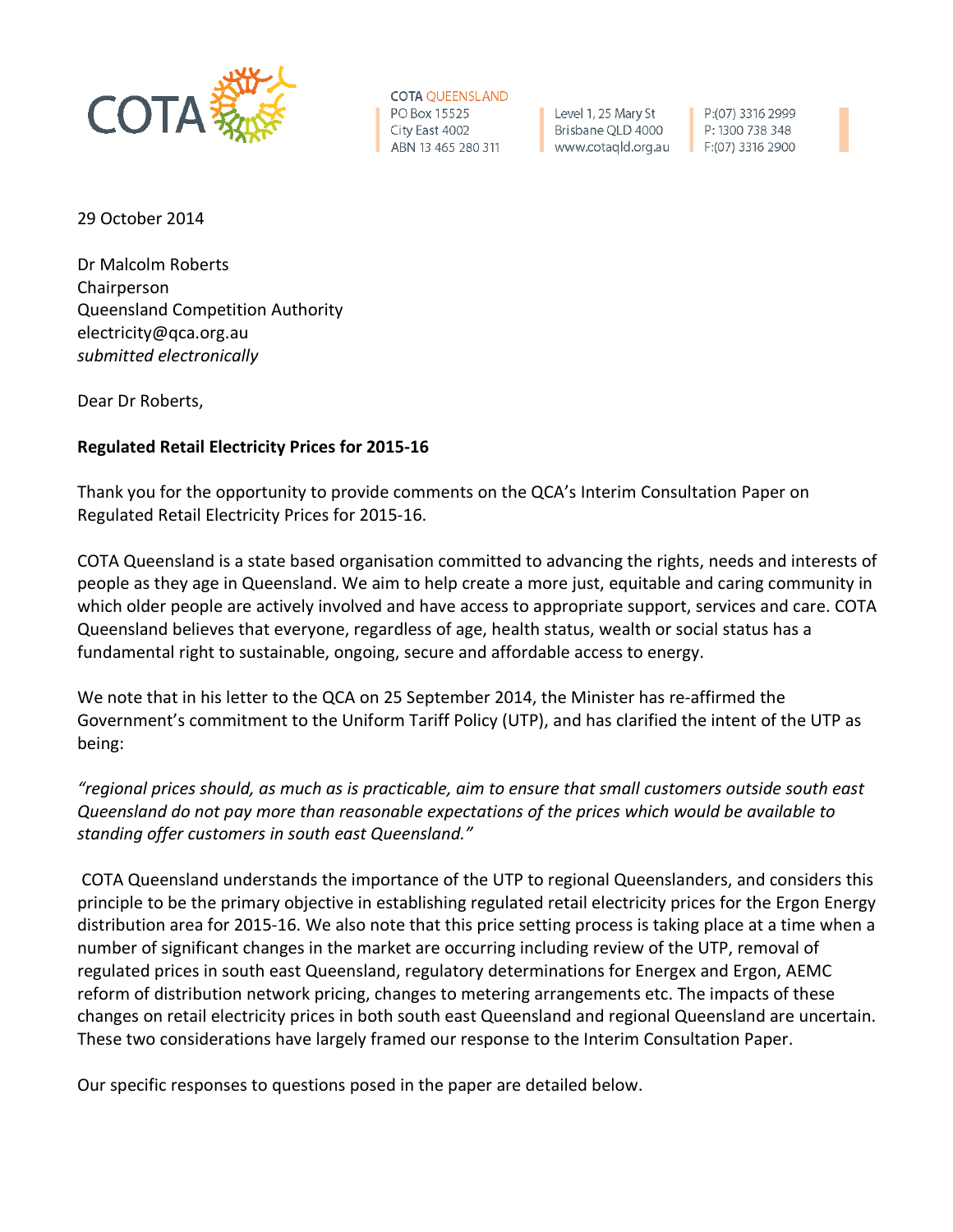#### *2.1 (a) For residential and small business consumers, should we:*

*(i) maintain the 2014-15 approach, which is to base notified prices on south east Queensland costs?*

Yes. This is the most expedient and cost-effective way to implement the UTP for the next 12 month period.

## *(ii) keep notified prices at south east Queensland levels, but use Ergon Distribution's tariff structures for some or all tariffs?*

No. The paper identifies that Ergon Distribution's tariffs are more heavily weighted towards the recovery of costs through fixed charges than Energex's tariffs. Higher fixed charges disadvantage consumers with low usage levels, particularly older consumers. In addition, high levels of fixed charges provide no incentives for consumers to engage in energy efficiency or demand management programs as changes to their energy consumption levels have little or no effect on their energy bills.

### *4.1 Energy Costs. We seek stakeholders' views on the following:*

# *(a) Is there any new information available to suggest alternative approaches to those used in the 2014-15 determination might be more appropriate?*

No. For consistency, we support continuation of the 2014-15 approach.

#### *4.2 Retail Costs. We seek stakeholders' views on the following:*

## *(a) Are there any compelling reasons why the benchmarking approach should not be used to estimate retail costs in 2015-16?*

No. Given the level of uncertainty in the Queensland market and tariff structures at this time, it would not be appropriate to invest in a new methodology for estimating retail costs for 2015-16. *(b) What matters should we consider when deciding whether to include an allowance for CARC?*  It would be expected that an allowance for CARC will be included in retail costs for south east Queensland for retailers who are subject to retail competition. Therefore applying the UTP principle fairly suggests that an allowance for CARC costs should also be included for regional Queensland.

### *5.1 Competition and Headroom. We seek stakeholders' views on the following:*

### *(a) Should headroom continue to be included in notified prices for residential and small business customers?*

No. South east Queensland has been declared a competitive marketplace for electricity retailers, so there will be no headroom costs included in retail costs in south east Queensland. Therefore, applying the UTP principle suggests that there should be no allowance for headroom in notified prices for residential and small business consumers in regional Queensland.